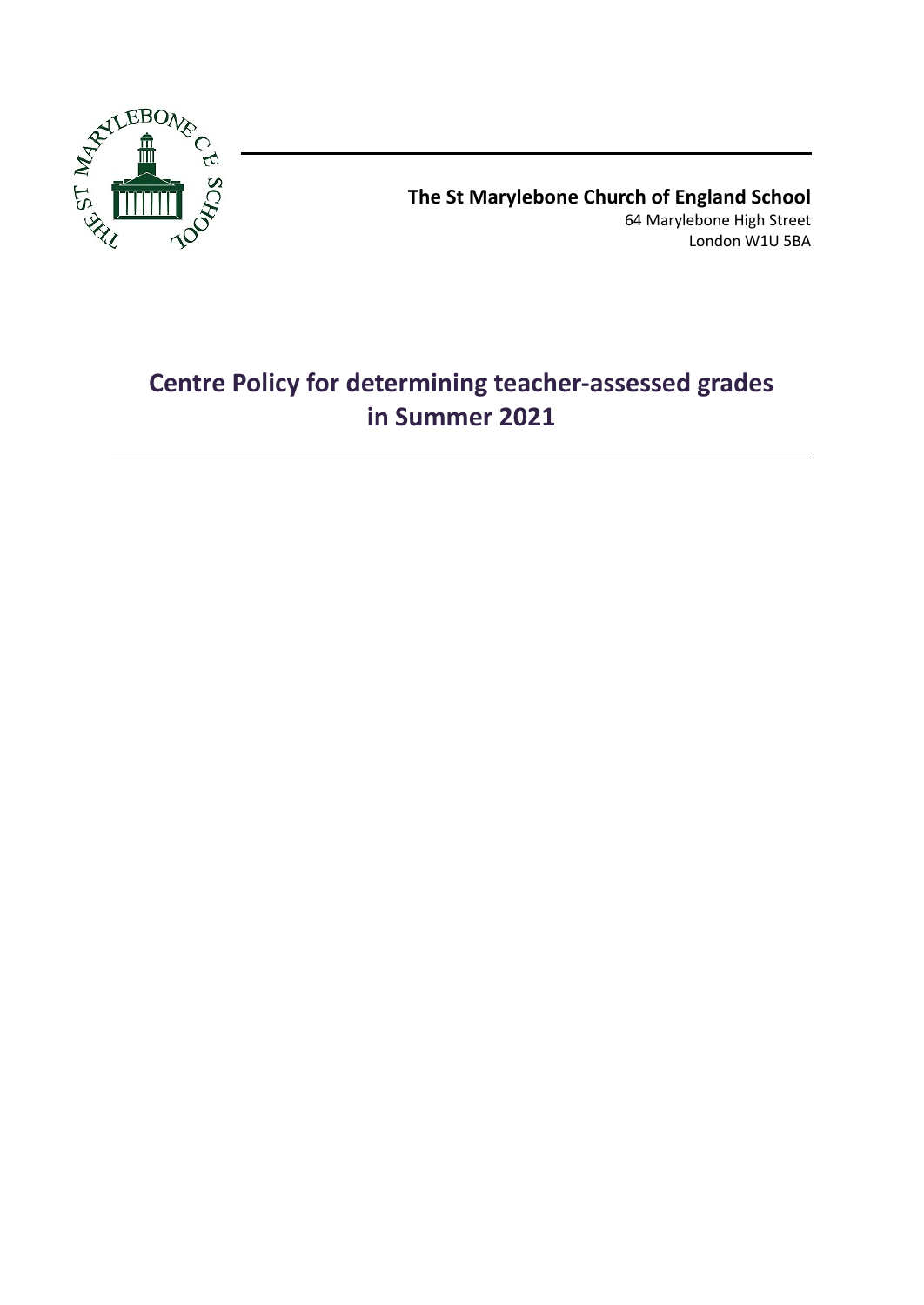# Centre Policy for determining teacher assessed grades Summer 2021

# Statement of intent

This section outlines the purpose of this document in relation to our centre, the St Marylebone CE School ("the School").

#### **Statement of Intent**

#### Principles

Ofqual's guidance directs schools to "assess the standard at which their students are performing" and says that the grades awarded "should indicate the student's demonstrated knowledge, understanding and skills." As such, the grades will not be based on existing predictions, nor will they be a projection of what a student might have achieved had the pandemic not occurred. Instead, schools must come to "a holistic judgement of each student's performance on a range of evidence relating to the subject content that has been delivered." Schools will put into place a number of quality assurance measures: as part of this, they will "consider the grades for this year's cohort compared to cohorts from previous years when exams have taken place, to make sure they have not been overly lenient or harsh in their assessment of the 2021 cohort."

At The St Marylebone CE School ("the School"), we will do everything we can to make sure that our assessment process does justice to our students' ability and hard work, and that the grades awarded are accurate, fair and credible.

With these principles in mind, our assessments will be carried out in the following way:

- Departments will first review the extent to which their courses have been covered, whether in school by teaching in school or via remote learning. This will be communicated clearly to students in advance of any assessments.
- Students will complete a portfolio of assessments that provides evidence of their performance across the course material that they have been taught.
- In order for students to demonstrate their knowledge, understanding and skills to their best standard, the portfolio will principally comprise assessments completed during the final months of the course.
- Assessments that have already been completed on the understanding that they would contribute towards a final grade - for example, coursework components - will be included as part of the portfolio.
- The portfolio of assessments within each subject will be the same for every student.
- Students will have the opportunity to demonstrate their understanding and skills over a broader number of assessments than in a public exam season. Of these, the best - for example the best three out of four assessments - will form evidence for the final grade. This will go some way to mitigating the disadvantage experienced by individual students.
- Where appropriate, an element of choice may be built into some assessment tasks. Pre-release material may also be used for certain assessments.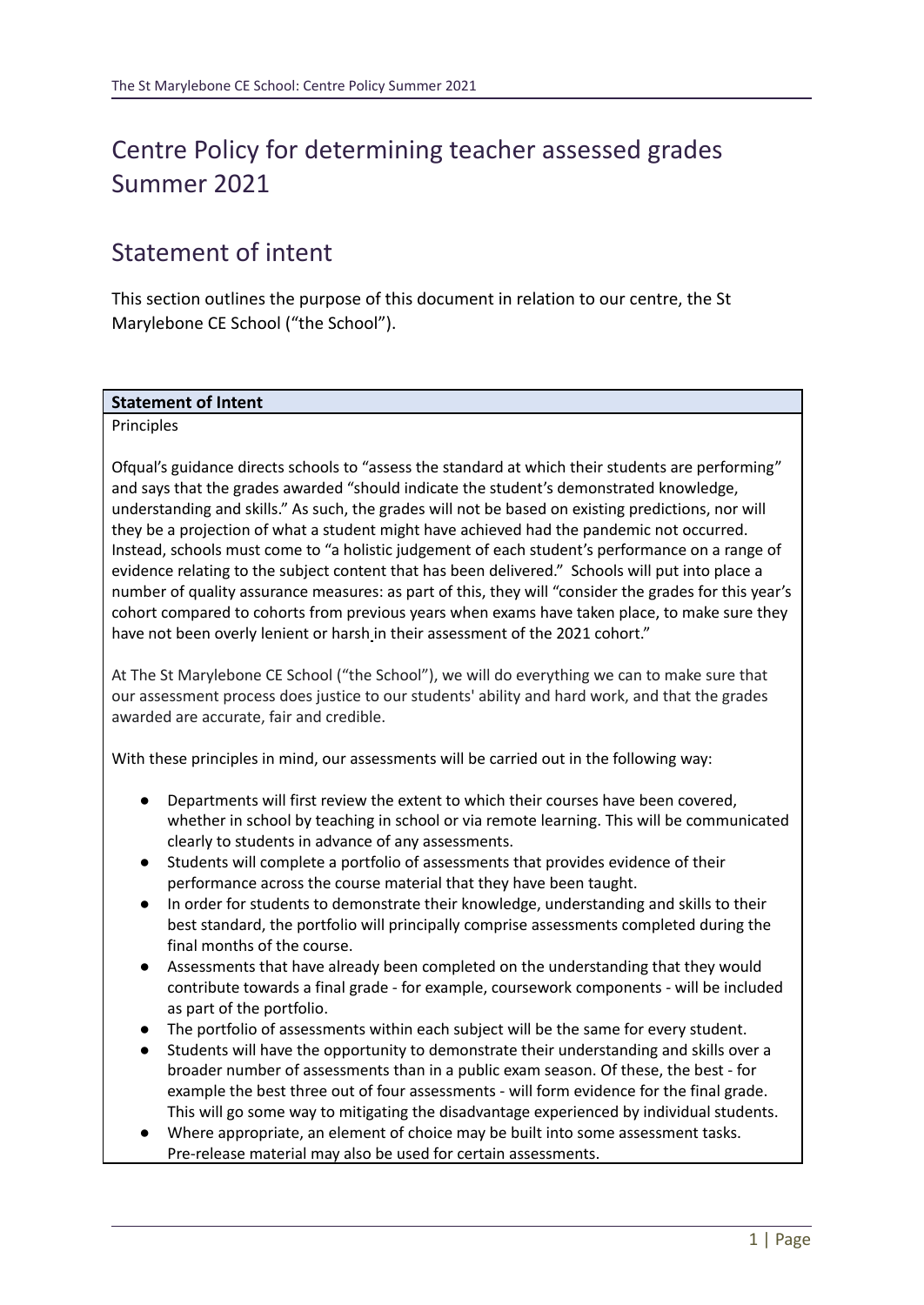- Students will complete assessments in environments where their teachers can be sure that the work is wholly theirs.
- As far as possible, the level of support and preparation offered for assessments will be consistent for every student.
- Students will be informed in good time of the assessment schedules, and of the content covered in each assessment.
- Students' names will not appear on assessments; candidate numbers will be used to mitigate against unconscious bias affecting marking.
- All students eligible for Access Arrangements will be provided with these.

In following these principles, the School will be able:

- To ensure that teacher assessed grades are determined fairly, consistently, free from bias and effectively within and across departments. To ensure the operation of effective processes with clear guidelines and support for staff.
- To ensure that all staff involved in the processes clearly understand their roles and responsibilities.To support teachers to take evidence-based decisions in line with Joint Council for Qualifications guidance.
- To ensure the consideration of historical centre data in the process, and the appropriate decision making in respect of, teacher assessed grades.
- To support a high standard of internal quality assurance in the allocation of teacher assessed grades.
- To support our centre in meeting its obligations in relation to equality legislation.To ensure our centre meets all requirements set out by the Department of Education, Ofqual, the Joint Council for Qualifications and awarding organisations for Summer 2021 qualifications.
- To ensure the process for communicating to candidates and their parents/carers how they will be assessed is clear, in order to give confidence. Students and parents / carers were informed of the principles and procedures via an introductory video from the Headteacher. Students and parents were able to offer comments and ask for clarification following this communication in mid-March. All queries and comments were referred to the Headteacher and all were followed up with those individual students / parents / carers. This was followed up in lessons by individual subjects outlining the structure of the qualifying assessments. The materials used to explain this to students were checked by the three members of SLT overseeing this process, to ensure consistency. These materials are published for each subject on Google Classroom, so that students can go back to them and parents / carers can see them.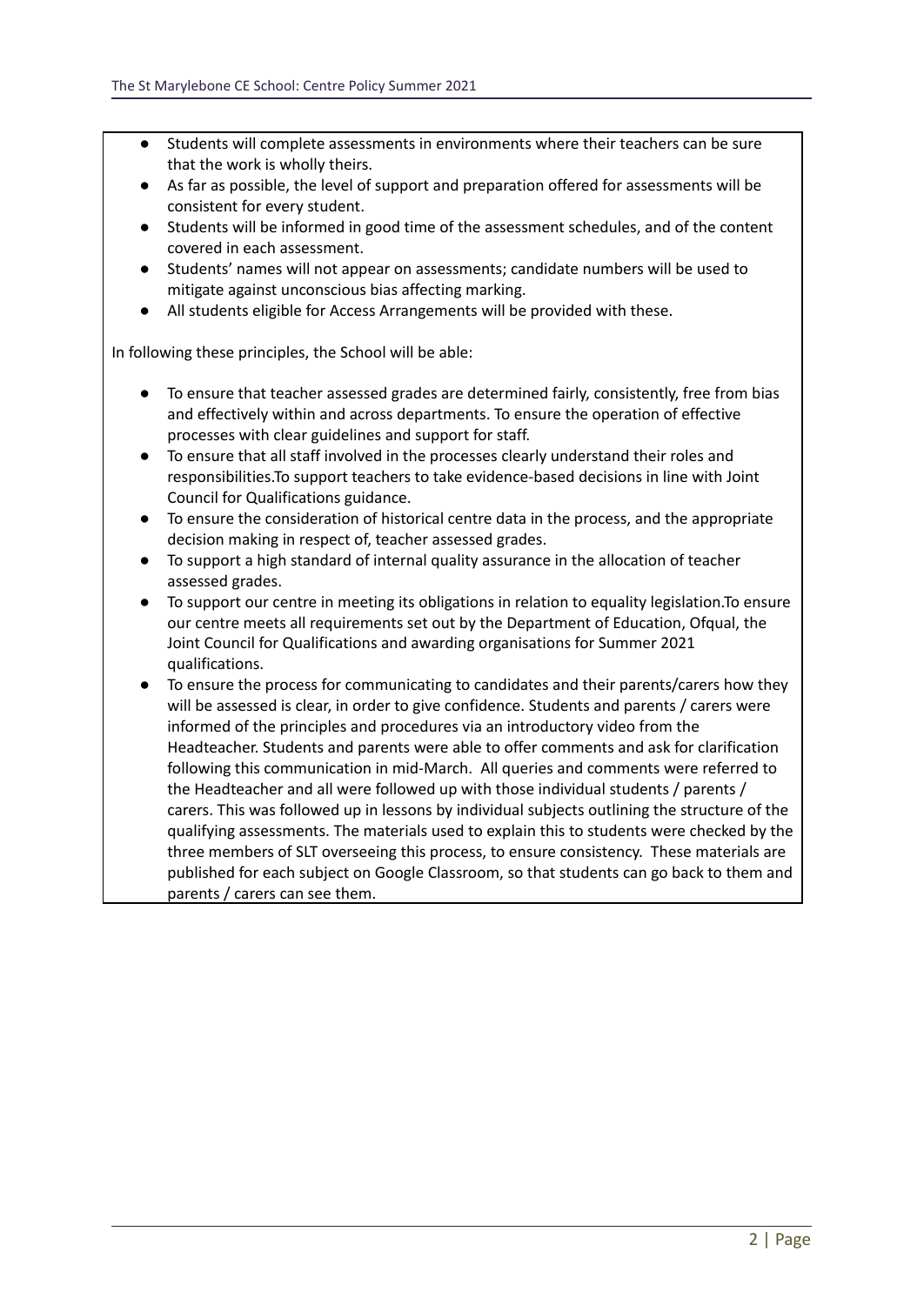# Roles and responsibilities

This section of our Centre Policy outlines the personnel in our centre who have specific roles and responsibilities in the process of determining teacher assessed grades this year.

## **Roles and Responsibilities**

This section gives details of the roles and responsibilities within our centre:

## *Head of Centre*

- *●* Our Head of Centre, Ms Kathryn Pugh, will be responsible for approving our policy for determining teacher assessed grades*.*
- Our Head of Centre has overall responsibility for the School as an examinations centre and will ensure that clear roles and responsibilities of all staff are defined.
- Our Head of Centre will confirm that teacher assessed grade decisions represent the academic judgement made by teachers and that the checks in place ensure these align with the guidance on standards provided by awarding organisations.
- Our Head of Centre will ensure a robust internal quality assurance process has been produced and signed-off in advance of results being submitted.

## *Senior Leadership Team and Heads of Learning*

Our Senior Leadership Team (specifically the Deputy Headteacher, Assistant Headteacher and Senior Examinations Lead in the Curriculum Team)and Heads of Learning will:

- *●* Provide training and support to our other staff. Support the Head of Centre in the quality assurance of the final teacher assessed grades.
- *●* Ensure an effective approach within and across departments and authenticating the preliminary outcome from single teacher subjects. Be responsible for ensuring staff have a clear understanding of the internal and external quality assurance processes and their role within it. Ensure that all teachers within their department make consistent judgements about student evidence in deciding a grade. Ensure all staff conduct assessments under the appropriate levels of control with reference to guidance provided by the Joint Council for Qualifications*.*Ensure teachers have the information required to make accurate and fair judgments.
- Ensure that a Head of Learning Checklist is completed for each qualification that they are submitting.

## *Teachers/ Specialist Teachers / SENCo*

*Our teachers, specialist teachers and SENCo will:*

- Ensure they conduct assessments under our Centre's appropriate levels of control and have sufficient evidence, in line with this Centre Policy and guidance from the Joint Council for Qualifications, to provide teacher assessed grades for each student they have entered for a qualification.Ensure that the teacher assessed grade they assign to each student is a fair, valid and reliable reflection of the assessed evidence available for each student.
- Make judgements based on what each student has been taught and what they have been assessed on, as outlined in the section on grading in the main JCQ guidance. Produce an assessment portfolio plan for each course in each subject , that includes what evidence will be used and what assessments will be done, in line with the centre's plan. Securely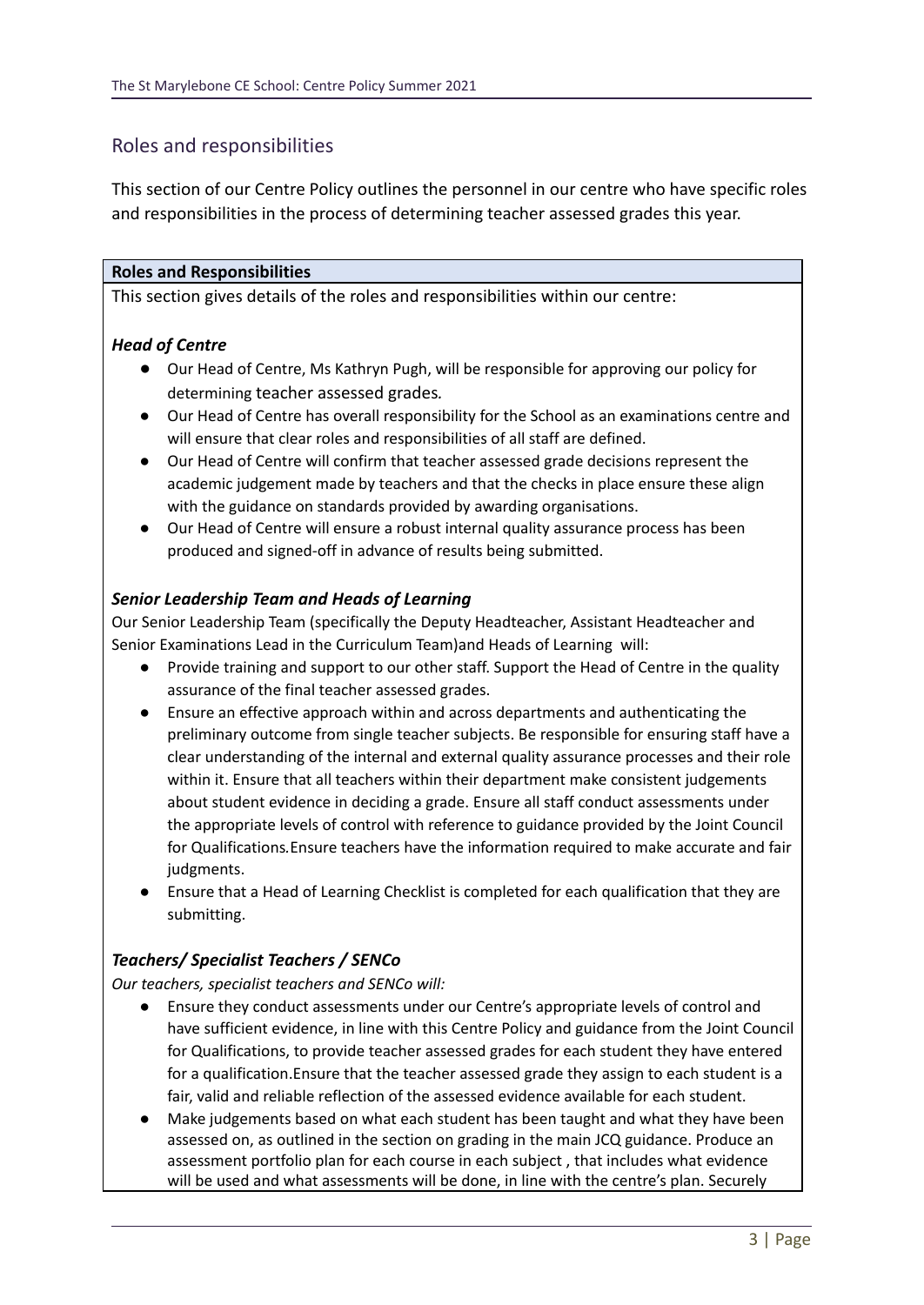store and be able to retrieve sufficient evidence to justify their decisions.Ensure all students eligible for access arrangement will be provided with these arrangements. .

● Sample papers for moderation and clerical checks to ensure consistent application of mark schemes.

## **Examinations Officer**

Our Examinations Officer will:

● be responsible for the administration of our final teacher assessed grades and for managing the post-results services.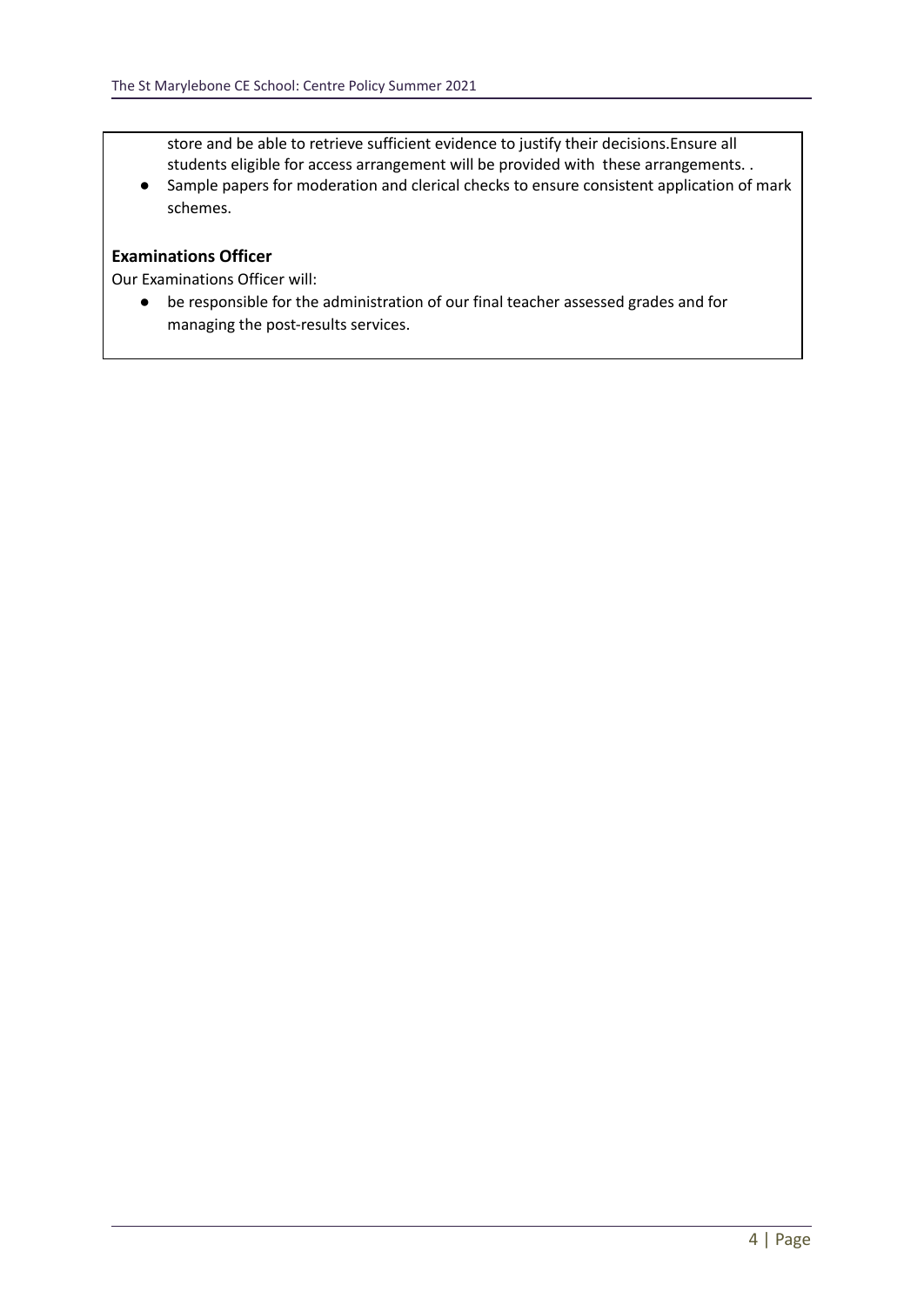# Training, support and guidance

This section of our Centre Policy outlines the training, support and guidance that our centre will provide to those determining teacher assessed grades this year.

### **Training**

This section provides details of the approach our centre will take to *training, support and guidance in determining teacher assessed grades this year*

All HoLs will be trained by a member of SLT. This will ensure a consistent approach to the creation of assessments and the marking and moderation of assessments

- Teachers involved in determining grades in our centre will attend any centre-based training to help achieve consistency and fairness to all students.
- Teachers will engage fully with all training and support that has been provided by the Joint Council for Qualifications and the awarding organisations.

**Support for Newly Qualified Teachers and teachers less familiar with assessment** This section provides details of our approach to *training, support and guidance for newly qualified teachers and teachers less familiar with assessment*

New Qualified Teachers will not lead on any part of the assessment system. Any marking by NQTs will be closely monitored by more experienced members of staff.

We will provide mentoring from experienced teachers to NQTs and teachers less familiar with assessment. They will not be marking assessed work without the close supervision of experienced members of staff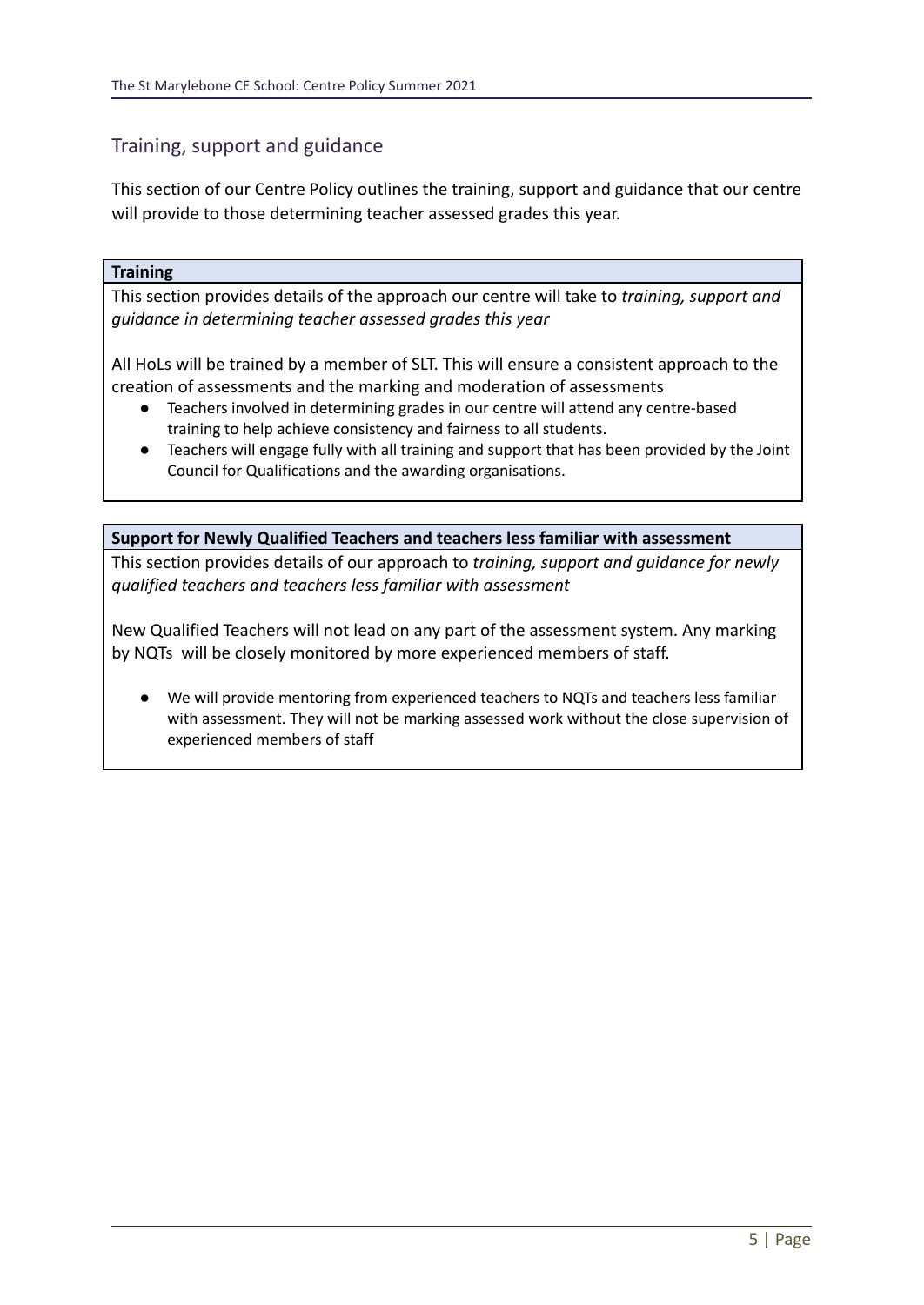# Use of appropriate evidence

This section of our Centre Policy indicates how our centre will give due regard to the section in the JCQ guidance entitled: *Guidance on grading for teachers*.

### **A. Use of evidence**

This section gives details in relation to our use of evidence.

Teachers making judgements will have regard to the Ofqual Head of Centre guidance on recommended evidence, and further guidance provided by awarding organisations, [https://www.gov.uk/government/publications/information-for-centres-about-making-objective-ju](https://www.gov.uk/government/publications/information-for-centres-about-making-objective-judgements/information-for-centres-about-making-objective-judgements) [dgements/information-for-centres-about-making-objective-judgements](https://www.gov.uk/government/publications/information-for-centres-about-making-objective-judgements/information-for-centres-about-making-objective-judgements)

#### NEA

- Where NEA is complete, this will include this will be included in the evidence base
- Where NEA is incomplete, students will be given time to complete this, to a point where it can be meaningfully assessed. This may involve an adjustment to the task.

Internal summer assessments: principles

- Assessments will not cover untaught content (though in the majority of subjects, the course has been covered).
- We will preserve the weighting of content and assessment objectives as per the course specification as far as possible

Our centre will ensure the appropriateness of evidence and balance of evidence in arriving at grades in the following ways:

- We will consider the level of control and supervision under which an assessment was completed.
- We will ensure that we are able to authenticate the work as the student's own, especially where that work was not completed within the school or college.
- We will consider the specification and assessment objective coverage of the assessment.
- We will consider the depth and breadth of knowledge, understanding and skills assessed,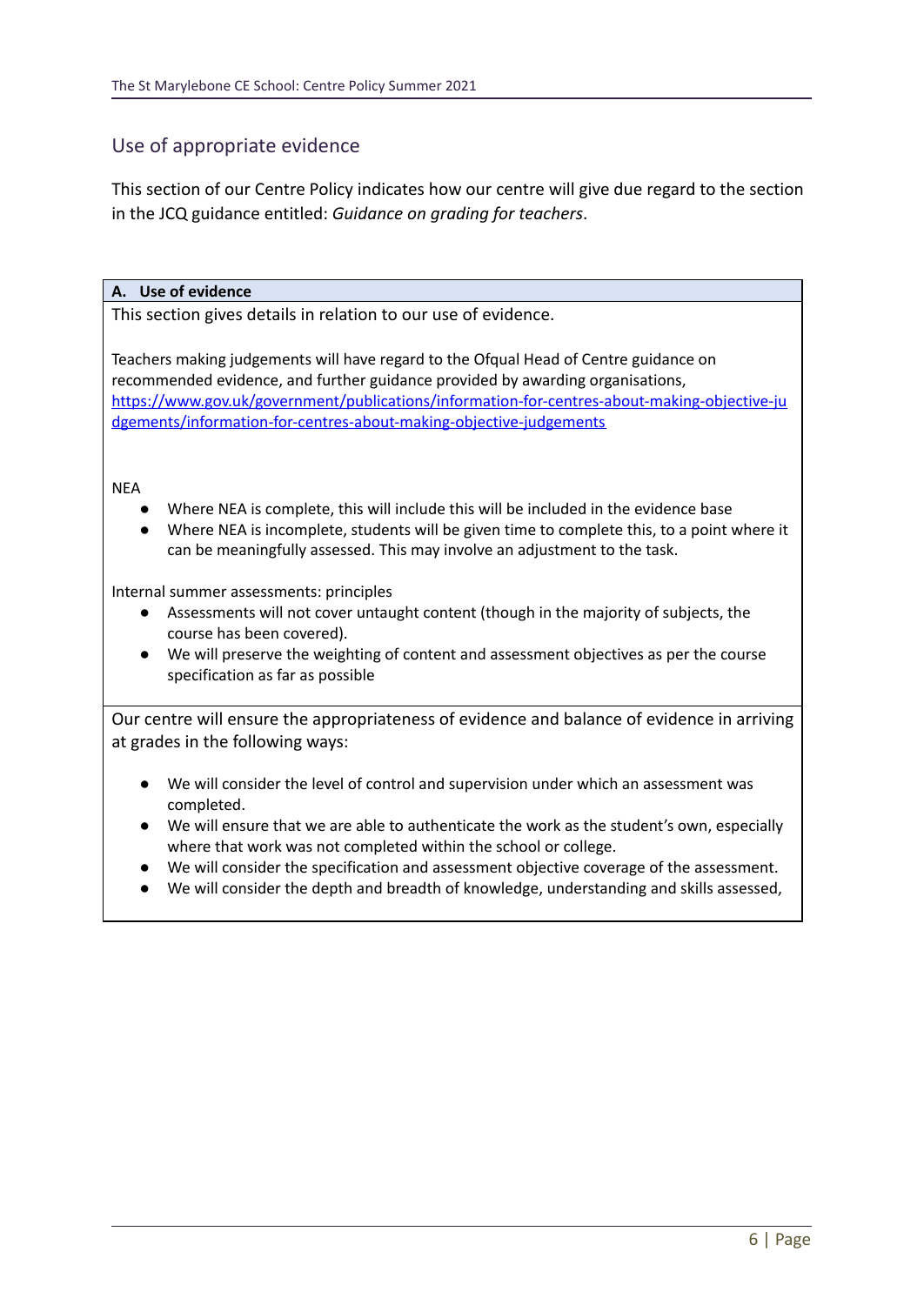Determining teacher assessed grades

*This section of our Centre Policy outlines the approach our centre will take to awarding teacher assessed grades.*

#### **Awarding teacher assessed grades based on evidence**

We give details here of our centre's approach to awarding teacher assessed grades*.*

- Our teachers will determine grades based on evidence which is commensurate with the standard at which a student is performing, i.e. their demonstrated knowledge, understanding and skills across the content of the course they have been taughtThe awarding of teacher assessed grades will be based only on the agreed portfolio of evidence.
- *●* Our teachers will record how the evidence was used to arrive at a fair and objective grade, which is free from bias*.*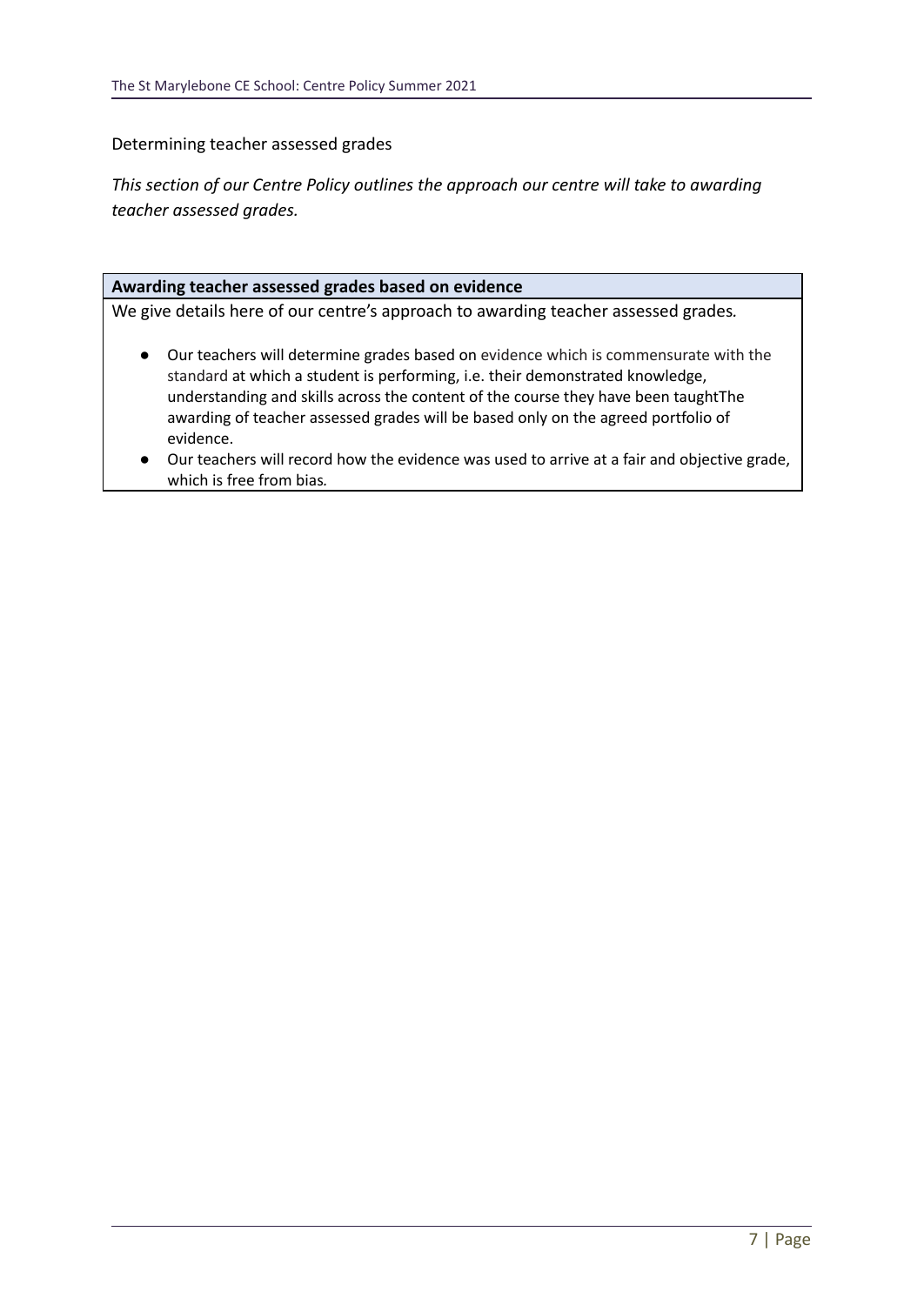# Internal quality assurance

This section of our Centre Policy outlines the approach our centre will take to ensure internal standardisation of teacher assessed grades, to ensure consistency, fairness and objectivity of decisions.

## *Head of Centre Internal Quality Assurance and Declaration*

#### **Internal quality assurance**

This section gives details of our approach to internal standardisation, within and across subject departments.

- We will ensure that all teachers involved in deriving teacher assessed grades read and understand this Centre Policy document. We will have an Internal standardisation process:
- We will ensure that all teachers are provided with training and support to ensure they take a consistent approach to:
	- o arriving at teacher assessed grades
	- o marking of evidence
	- o reaching a holistic grading decision
	- o applying the use of grading support and documentation
- The agreed portfolios of evidence will form the basis of internal standardisation.
- Where necessary, we will review and reflect on grading decisions to ensure alignment with the standards as outlined by our awarding organisations.
- All teachers involved in marking assessments and determining grades will be able to collaborate with others in awarding teachers assessed grades. There is more than one member of staff for every course and qualification.
- In respect of equality legislation, we will consider the range of evidence for students of different protected characteristics that are included in our internal standardisation.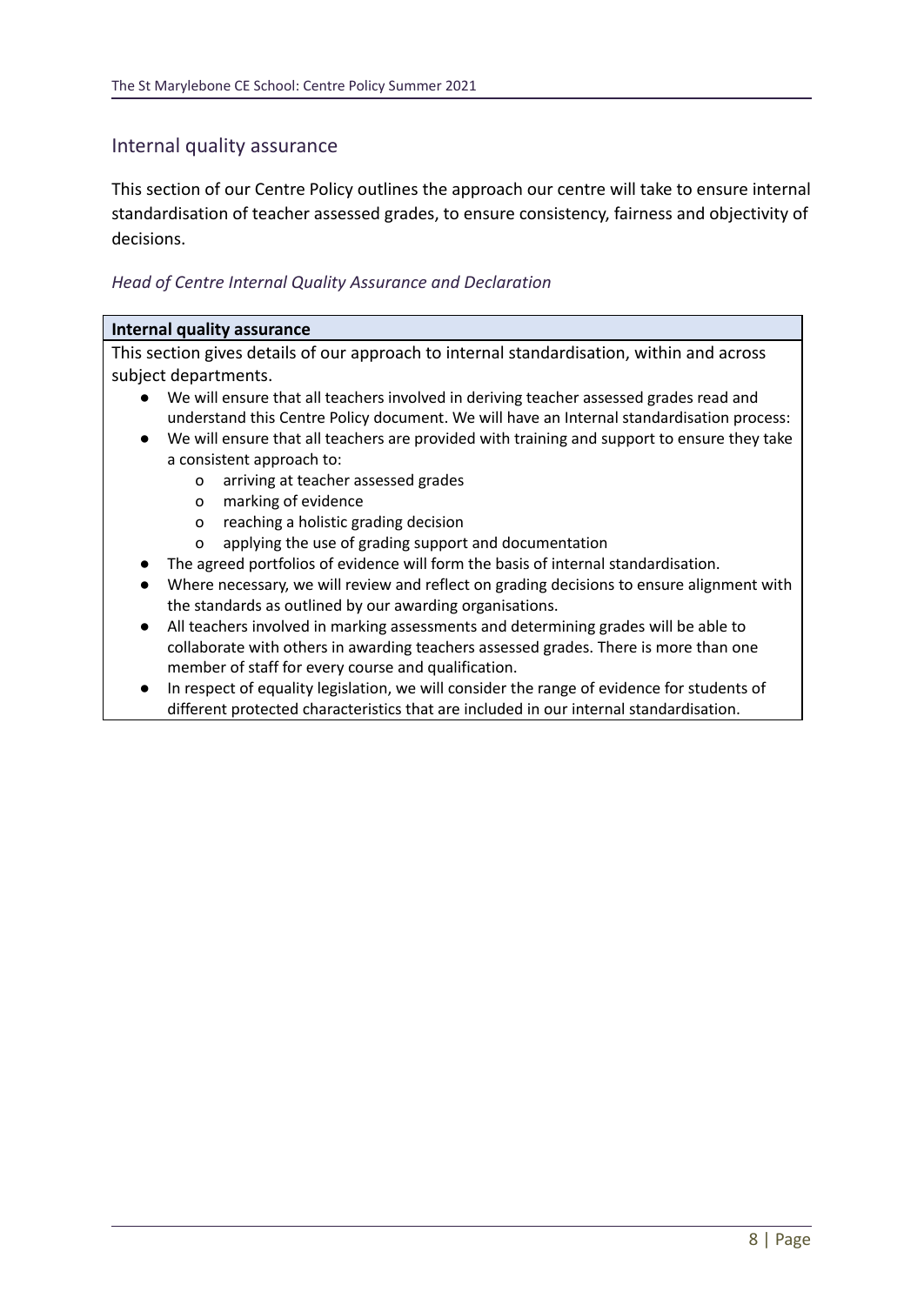# Comparison of teacher assessed grades to results for previous cohorts

This section of our Centre Policy outlines the approach we will take to compare our teacher assessed grades in 2021 with results from previous cohorts.

**Comparison of Teacher Assessed Grades to results for previous cohorts**

This section gives details of our internal process to ensure a comparison of teacher assessed grades at qualification level to results for previous cohorts in our centre taking the same qualification.

The following will be done by using the analysis of examination results from 2017-2019 on FFT and Sisra. The Teacher Assessed grades for 2021 will be compared the prior performance using data analysis tools provided by these platforms

- We will compile information on the grades awarded to our students in the past June series in which exams took place (e.g. 2017 - 2019).
- We will consider the size of our cohort from year to year.
- We will consider the stability of our centre's overall grade outcomes from year to year.
- We will consider both subject and centre level variation in our outcomes during the internal quality assurance process.
- We will prepare a succinct narrative on the outcomes of the review against historic data which, in the event of significant divergence from the qualifications-levels profiles attained in previous examined years, which address the reasons for this divergence. This commentary will be available for subsequent review during the QA process.

This section gives details of the approach our centre will follow if our initial teacher assessed grades for a qualification are viewed as overly lenient or harsh compared to results in previous years.

- $\bullet$  We will compile historical data giving appropriate regard to potential mixtures of  $A^*$ -G and 9-1 grades in GCSEs. Where required, we will use the Ofqual guidance to convert legacy grades into the new 9 to 1 scale.
- *●* We will bring together other data sources that will help to quality assure the grades we intend to submit in 2021.
- We will double-check that the internal quality assurance process regarding standardisation was completed correctly and that the standardisation evidence ensures alignment with the standards as outlined by the awarding organisation.
- *●* As above, we will prepare a succinct narrative on the outcomes of the review against historic data which addresses the reasons for any significant divergence from previous performance. This commentary will be available for subsequent review during the QA process.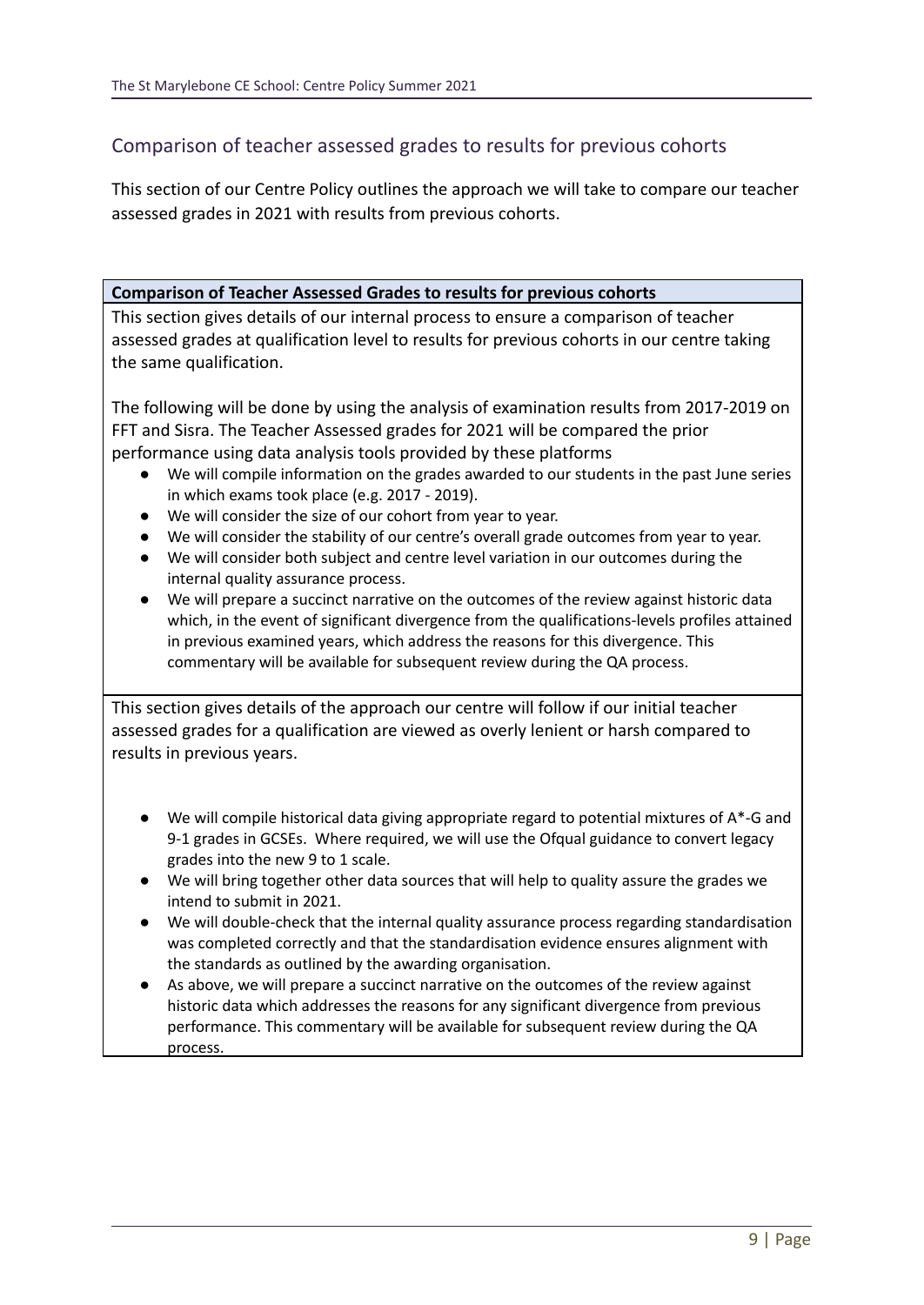# Access Arrangements and Special Considerations

This section of our Centre Policy outlines the approach our centre will take to provide students with appropriate access arrangements and take into account mitigating circumstances in particular instances.

**Reasonable adjustments and mitigating circumstances (special consideration)** This section gives details of our approach to access arrangements and mitigating

circumstances (special consideration).

- Where students have agreed access arrangements or reasonable adjustments (for example a reader or scribe) they will be provided for every assessment.
- We will record, as part of the portfolio of evidence, if there is any grounds for special consideration to be applied, including evidence, and the extent to which we have taken account of this. To ensure consistency in the application of Special Consideration, we will ensure all teachers have read and understood the document:  $JCQ - A$  guide to the [special](https://www.jcq.org.uk/wp-content/uploads/2020/08/A-guide-to-the-spec-con-process-202021-Website-version.pdf) [consideration](https://www.jcq.org.uk/wp-content/uploads/2020/08/A-guide-to-the-spec-con-process-202021-Website-version.pdf) process, with effect from 1 September 2020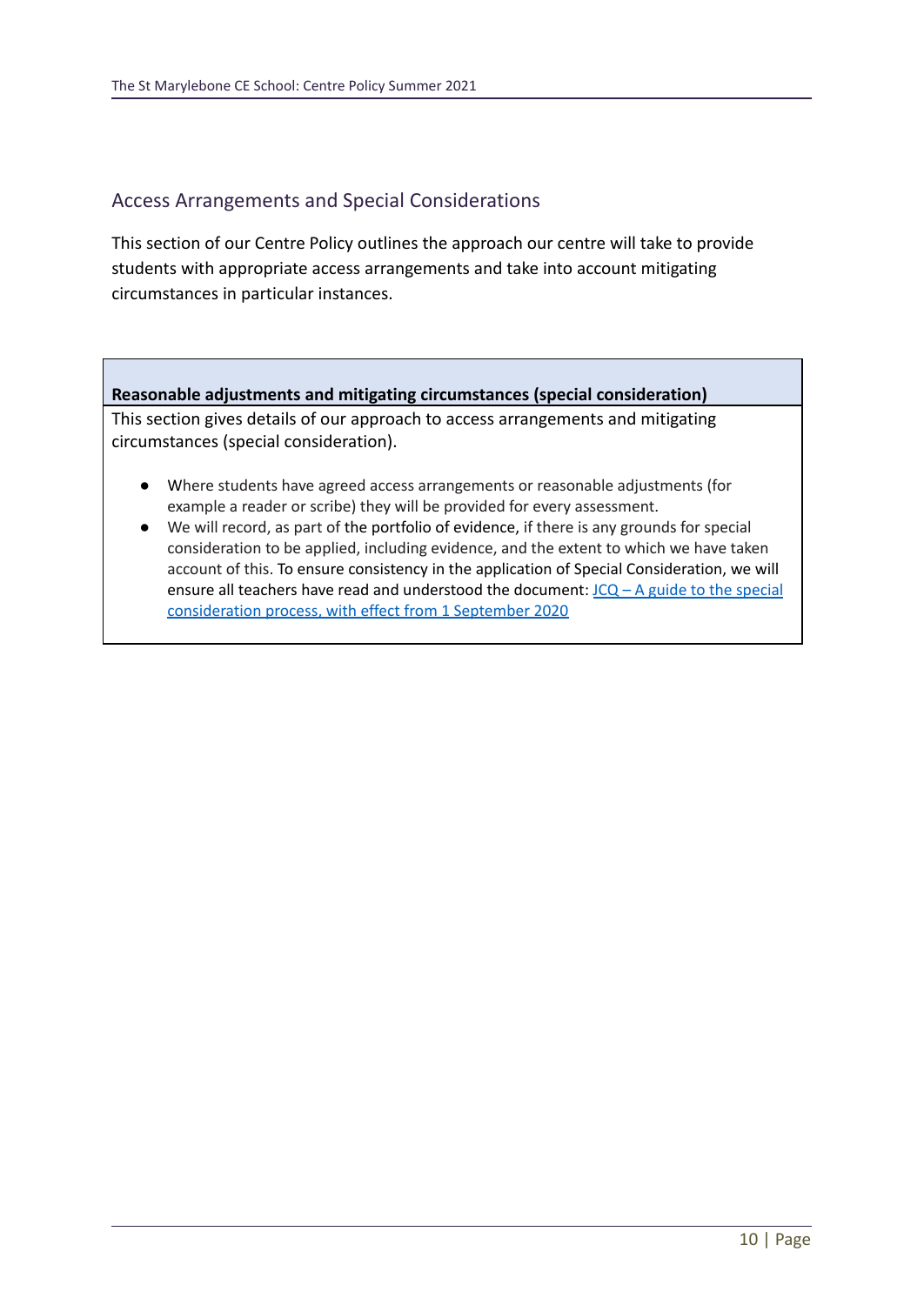# Addressing disruption/differential lost learning (DLL)

#### B. **Addressing Disruption/Differentiated Lost Learning (DLL)**

This section gives details of our approach to address disruption or differentiated lost teaching.

- Teacher assessed grades will be determined based on evidence of the content that has been taught and assessed for each student.
- Students will sit a number of assessments, providing a number of chances to demonstrate their knowledge, skill and understanding, based on what they have been taught. Of the assessments in a given subject, the best (eg) 3 of 4 will be used in determining the students' grades. A reasonable degree of choice will also be given. For example, students are able to choose 1 out of 2 questions as part of an assessment.

#### **Objectivity**

This section of our Centre Policy outlines the arrangements in place to ensure objectivity of decisions.

#### **Objectivity**

This section gives a summary of the arrangements in place within our centre in relation to objectivity.

SLT and Heads of Learning will consider:

- sources of unfairness and bias (situations/contexts, difficulty, presentation and format, language, conditions for assessment, marker preconceptions)
- how to minimise bias in questions and marking (and hidden forms of bias)
- bias in teacher assessed grades.

To ensure objectivity, all staff involved in determining teacher assessed grades will be made aware that:

- the evidence presented should be valued for its own merit
- teacher assessed grades should not be influenced by candidates' positive or challenging personal circumstances, character, behaviour, appearance, socio-economic background, or protected characteristics

No student names will appear on assessments. Candidate numbers will be used instead, to mitigate against unconscious bias.

Our internal standardisation process will help to ensure that there are different perspectives in the quality assurance process.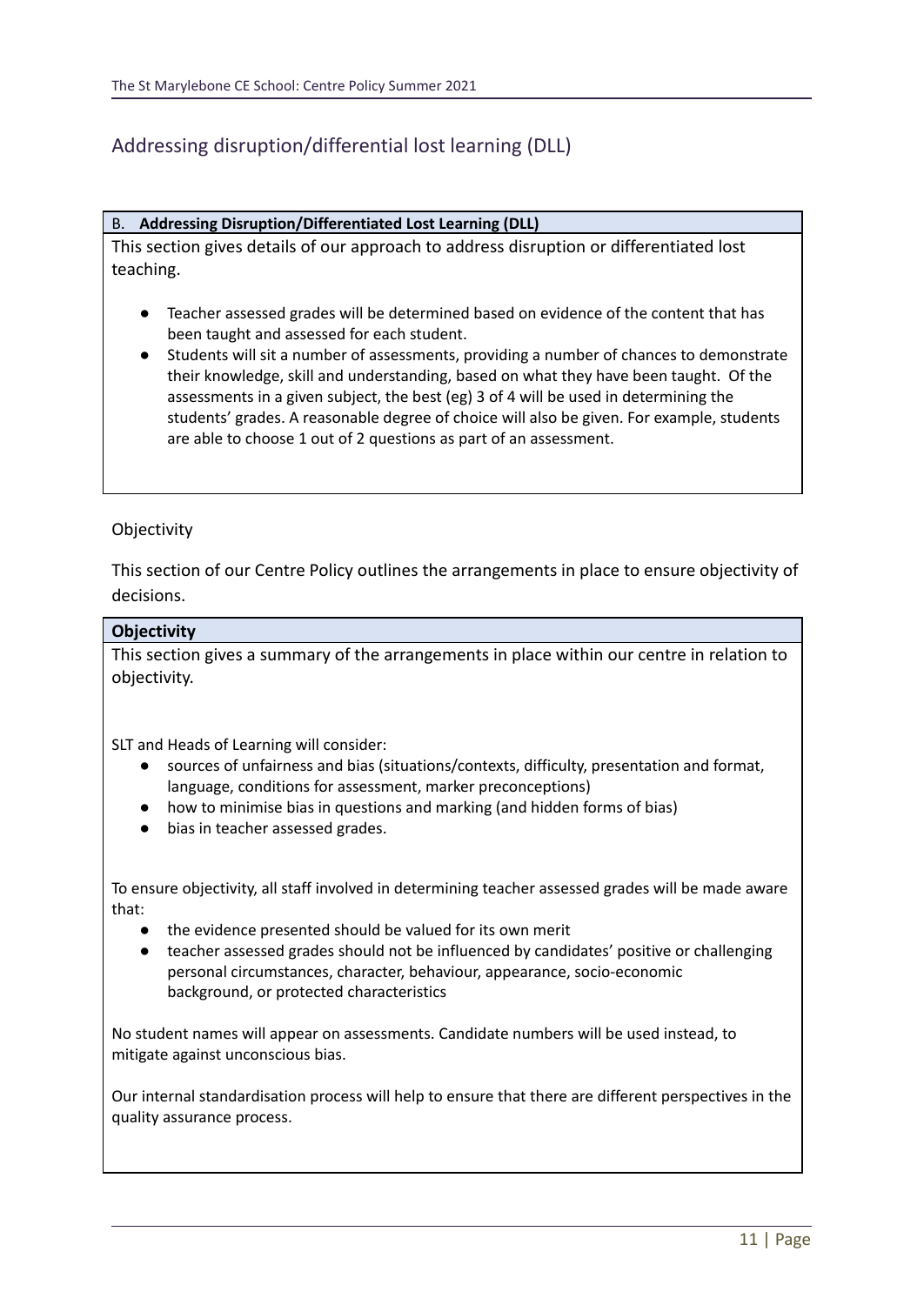## Recording decisions and retention of evidence and data

This section of our Centre Policy outlines our arrangements to recording decisions and to retaining evidence and data.

**C. Recording Decisions and Retention of Evidence and Data** This section outlines our approach to recording decisions and retaining evidence and data.

- All qualifying evidence will be scanned and stored under candidate number.
- All marks will be recorded in a common spreadsheet, password-protected and accessible only to staff requiring access.
- We will ensure that teachers and Heads of Learning maintain records that show how the teacher assessed grades process operated, including the marking schemes and process.
- All portfolios of evidence will be stored securely
- We will comply with our obligations regarding data protection legislation.
- We will ensure that the grades accurately reflect the evidence submitted.
- We will ensure that evidence is retained electronically in a secure centre-based system that can be readily shared with our awarding organisations.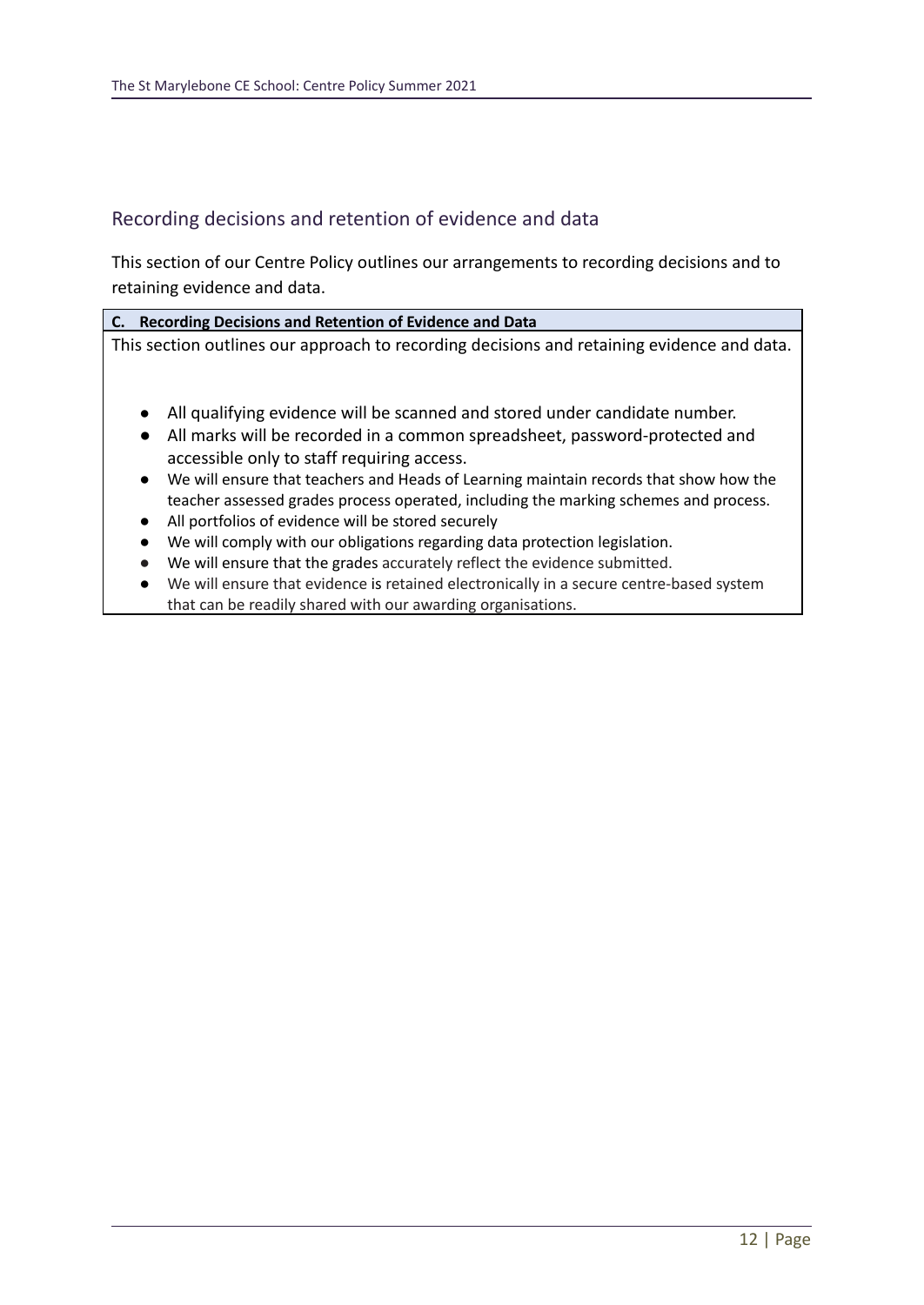## Authenticating evidence

#### **D. Authenticating evidence**

This section of our Centre Policy details the mechanisms in place to ensure that teachers are confident in the authenticity of evidence, and the process for dealing with cases where evidence is not thought to be authentic.

- Robust mechanisms, which will include supervision of assessments in controlled conditions, will be in place to ensure that teachers are confident that work used as evidence is the students' own and that no inappropriate levels of support have been given to students to complete it.
- It is understood that awarding organisations will investigate instances where it appears evidence is not authentic. We will follow all guidance provided by awarding organisations to support these determinations of authenticity.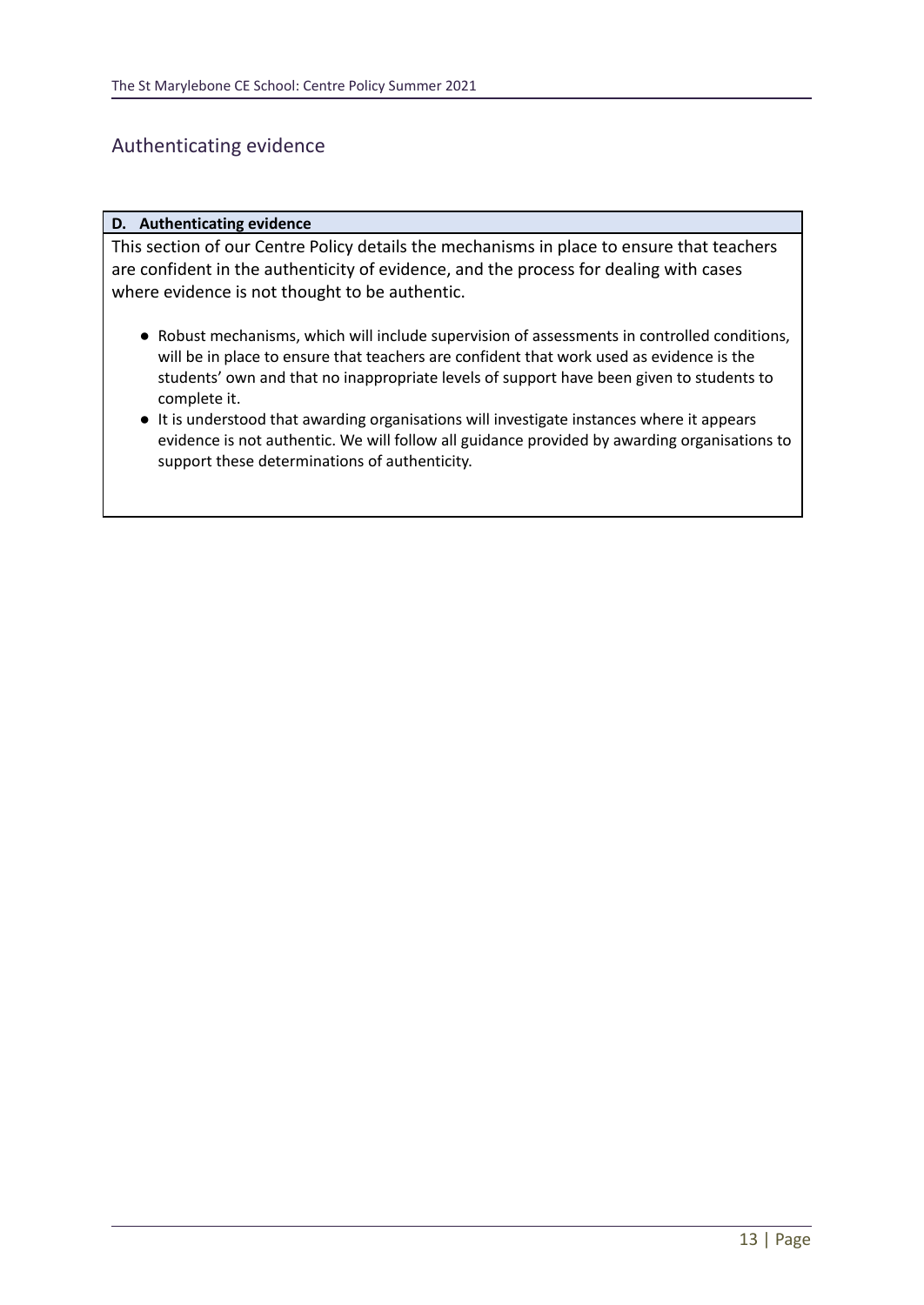# Confidentiality, malpractice and conflicts of interest

## *Confidentiality*

*This section of our Centre Policy outlines the measures in place to ensure the confidentiality of the grades our centre determines, and to make students aware of the range of evidence on which those grades will be based.*

#### **A. Confidentiality**

*This section details the measures in place in our centre to maintain the confidentiality of grades, while sharing information regarding the range of evidence on which the grades will be based.*

- All staff have attended data protection training.
- All staff involved have been made aware of the need to maintain the confidentiality of teacher assessed grades.
- All teaching staff have been briefed on the requirement to share details of the range of evidence on which students' grades will be based, while ensuring that details of the final grades remain confidential.
- Relevant details from this Policy, including requirements around sharing details of evidence and the confidentiality requirements, have been shared with parents/guardians*.*

## *Malpractice*

This section of our Centre Policy outlines the measures in place to prevent malpractice and other breaches of exam regulations, and to deal with such cases if they occur.

#### **B. Malpractice**

This section details the measures in place in our centre to prevent malpractice and, where that proves impossible, to handle cases in accordance with awarding organisation requirements.

- Our general centre policies regarding malpractice, maladministration and conflicts of interest have been reviewed to ensure they address the specific challenges of delivery in Summer 2021.
- All staff involved have been made aware of these policies, and have received training in them as necessary.
- All staff involved have been made aware of the specific types of malpractice which may affect the Summer 2021 series including:
- o breaches of internal security
- o deception
- o improper assistance to students
- o failure to appropriately authenticate a student's work
- o over direction of students in preparation for common assessments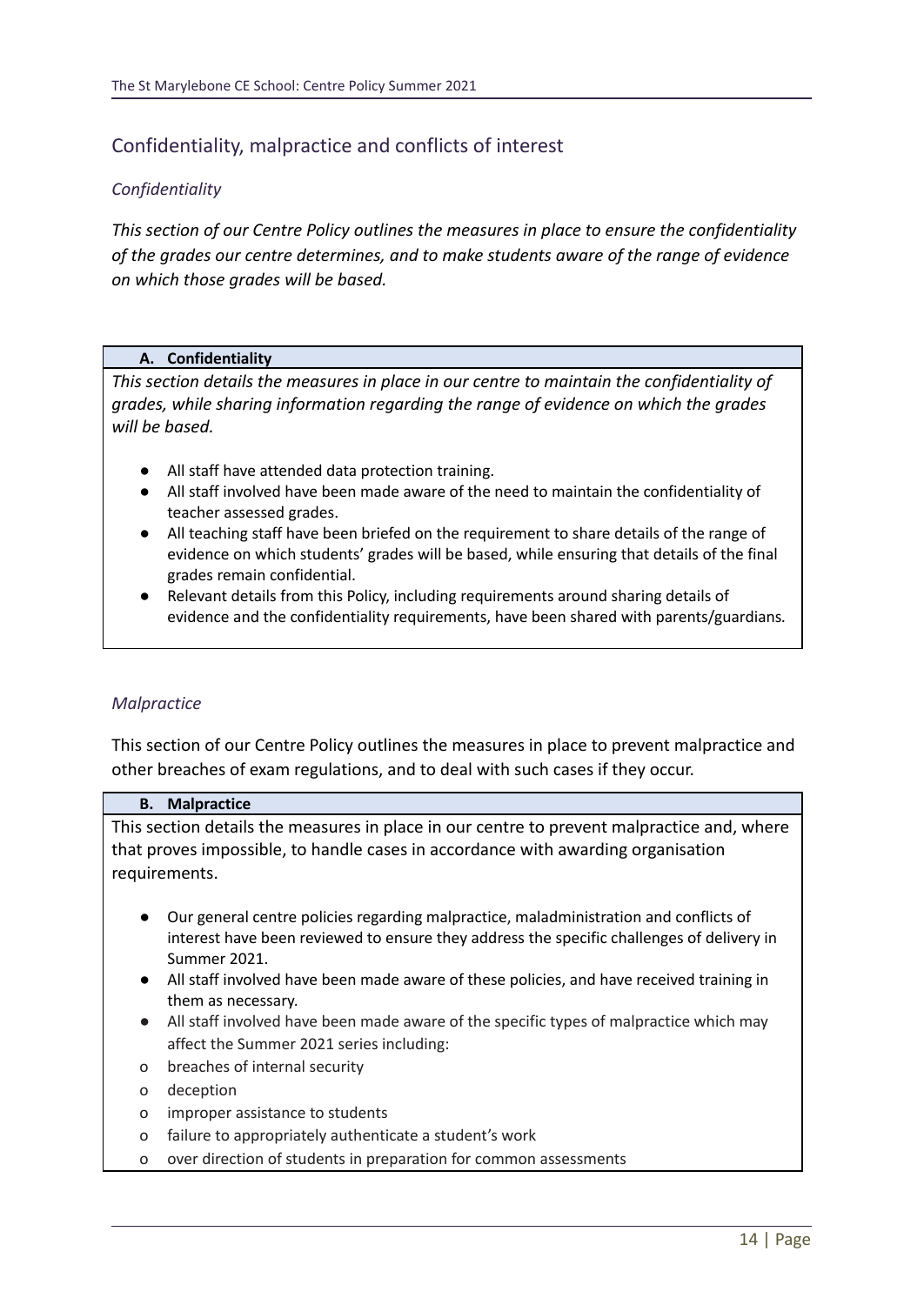- o allegations that centres submit grades not supported by evidence that they know to be inaccurate
- o centres enter students who were not originally intending to certificate a grade in the Summer 2021 series
- o failure to engage as requested with awarding organisations during the External Quality Assurance and appeal stages
- o failure to keep appropriate records of decisions made and teacher assessed grades.
- The consequences of malpractice or maladministration as published in the JCQ guidance: JCQ [Suspected](https://www.jcq.org.uk/exams-office/malpractice/jcq-suspected-malpractice-policies-and-procedures-2019-2020) Malpractice: Policies and Procedures and including the risk of a delay to students receiving their grades, up to, and including, removal of centre status have been outlined to all relevant staff.

## *Conflicts of Interest*

This section of our Centre Policy outlines the measures in place to address potential conflicts of interest.

#### **C. Conflicts of Interest**

*This section details our approach to addressing conflicts of interest, and how we will respond to such allegations.*

- To protect the integrity of assessments, all staff involved in the determination of grades must declare any conflict of interest such as relationships with students to our Head of Centre for further consideration.
- Our Head of Centre will take appropriate action to manage any conflicts of interest arising with centre staff in accordance with the JCQ documents - [General](https://www.jcq.org.uk/wp-content/uploads/2020/09/Gen_regs_approved_centres_20-21_FINAL.pdf) [Regulations](https://www.jcq.org.uk/wp-content/uploads/2020/09/Gen_regs_approved_centres_20-21_FINAL.pdf) for Approved Centres, 1 September 2020 to 31 August 2021.
- We will also carefully consider the need if to separate duties and personnel to ensure fairness in later process reviews and appeals.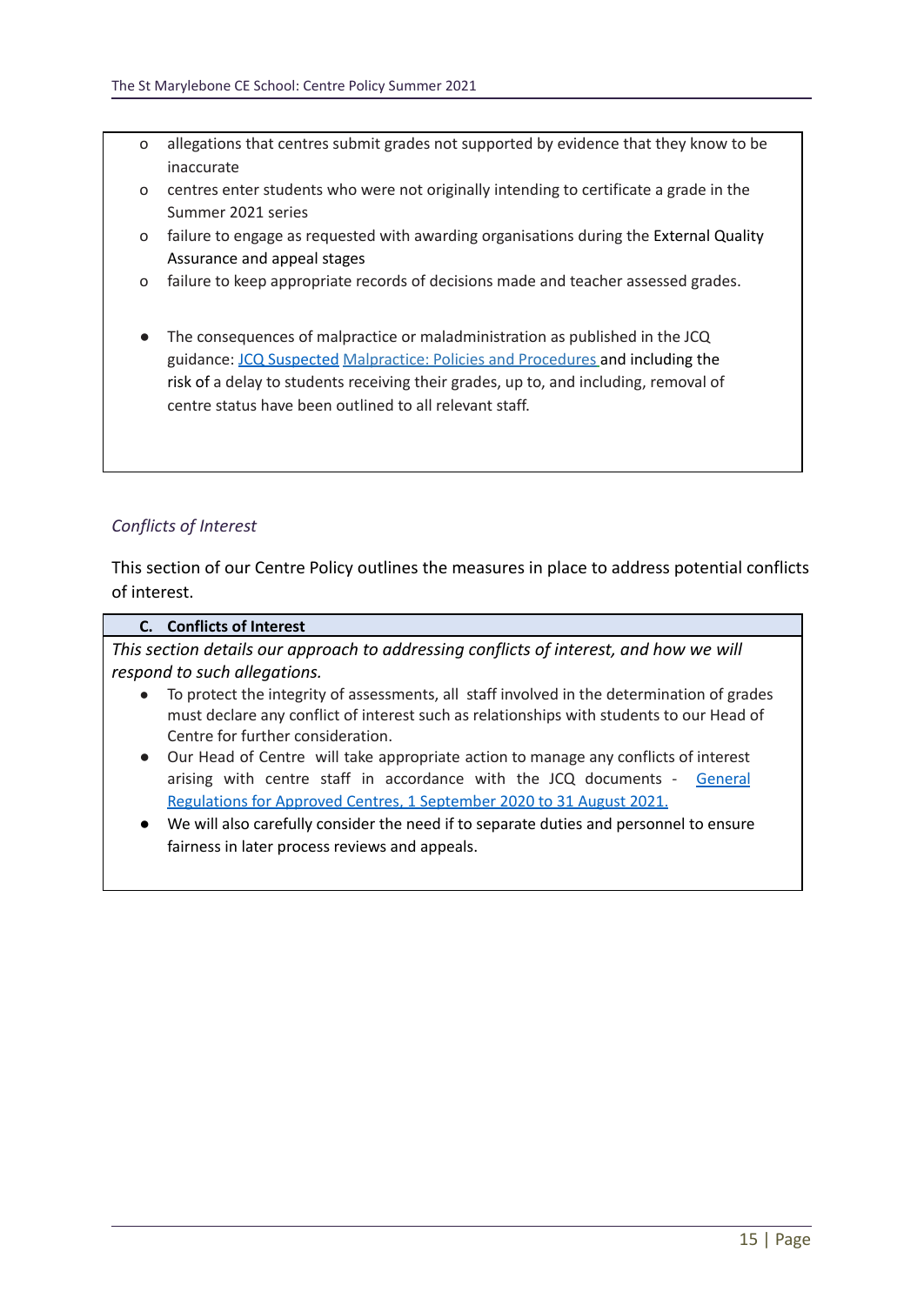# Private candidates

This section of our Centre Policy outlines our approach to working with Private Candidates to arrive at appropriate grades.

#### **A. Private Candidates**

*This section details our approach to providing and quality assuring grades to Private Candidates.*

The small number of private candidates will complete the same assessments as all other candidates being entered for that specific course. They will be provided with the same pre assessment information as all other candidates. They will sit these assessments at the same time as all other candidates. Their portfolio of evidence will be assessed in the same way as the portfolios of evidence for all other students at our centre being entered for that course.

# External Quality Assurance

This section of our Centre Policy outlines the arrangements in place to comply with awarding organisation arrangements for External Quality Assurance of teacher assessed grades in a timely and effective way.

## **A. External Quality Assurance**

This section outlines the arrangements we have in place to ensure the relevant documentation and assessment evidence can be provided in a timely manner for the purposes of External Quality Assurance sampling, and that staff can be made available to respond to enquiries.

- All staff involved have been made aware of the awarding organisation requirements for External Quality Assurance as set out in the **JCQ Guidance**.
- All necessary records of decision-making in relation to determining grades have been properly kept and can be made available for review as required.
- All student evidence on which decisions regarding the determination of grades has been retained and can be made available for review as required.
- In the very unlikely instance where student evidence used to decide teacher assessed grades is not available, for example where the material has been lost, will be clearly recorded on the appropriate documentation.
- All staff involved have been briefed on the possibility of interaction with awarding organisations during the different stages of the External Quality Assurance process and can respond promptly and fully to enquiries, including attendance at Virtual Visits should this prove necessary.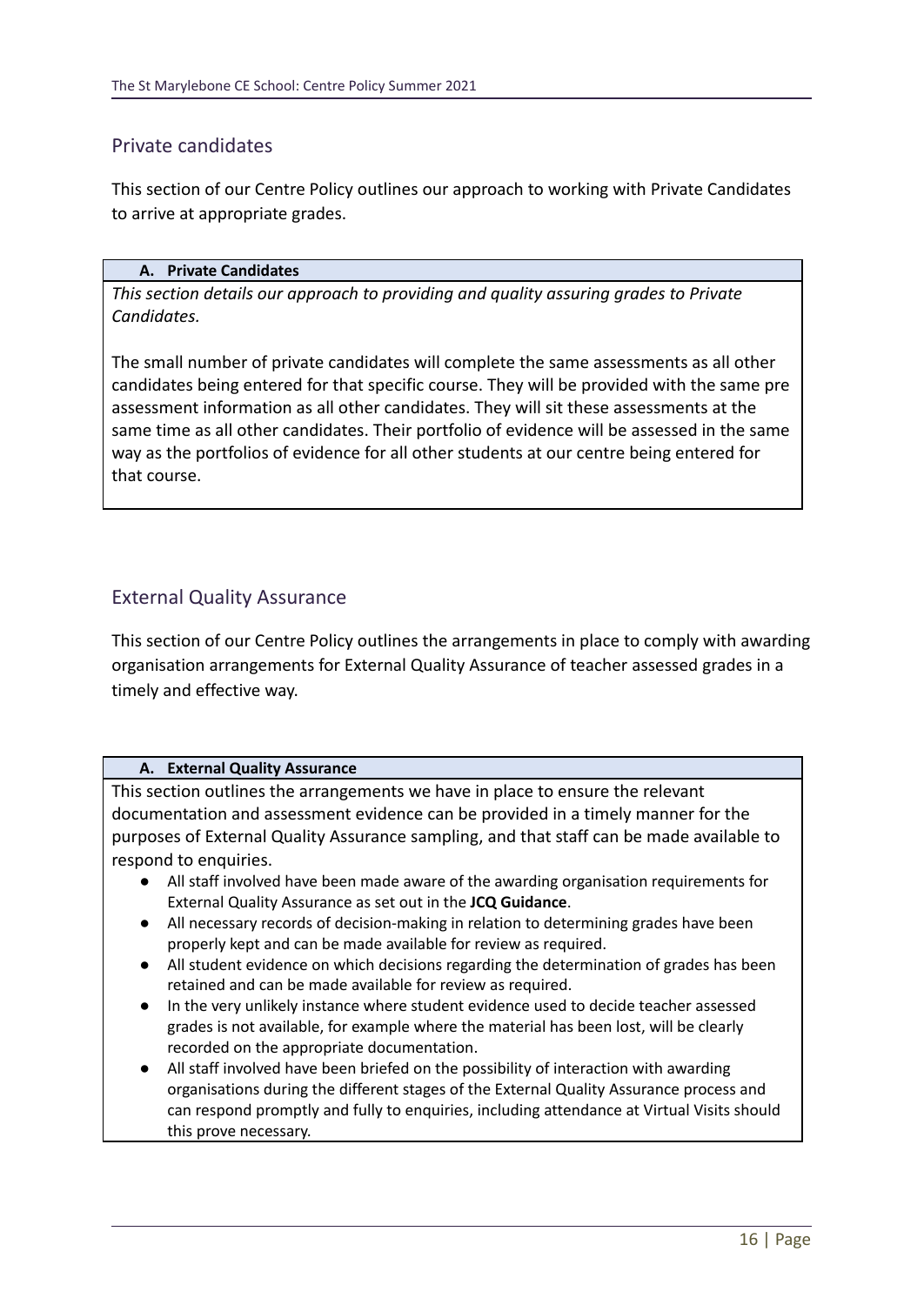- Arrangements are in place to respond fully and promptly to any additional requirements/reviews that may be identified as a result of the External Quality Assurance process.
- Staff have been made aware that a failure to respond fully and effectively to such additional requirements may result in further action by the awarding organisations, including the withholding of results.

# Results

This section of our Centre Policy outlines our approach to the receipt and issue of results to students and the provision of necessary advice and guidance.

## **A. Results**

*This section details our approach to the issue of results to students and the provision of advice and guidance.*

- All staff involved have been made aware of the specific arrangements for the issue of results in Summer 2021, including the issuing of A/AS and GCSE results in the same week.
- Arrangements will be made to ensure the necessary staffing, including exams office and support staff, to enable the efficient receipt and release of results to our students.
- Arrangements will be in place for the provision of all necessary advice, guidance and support, including pastoral support, to students on receipt of their results.
- Such guidance will include advice on the appeals process in place in 2021 (see below).
- Appropriate staff will be available to respond promptly to any requests for information from awarding organisations, for example regarding missing or incomplete results, to enable such issues to be swiftly resolved.
- Parents / carers will be made aware of arrangements for results days.